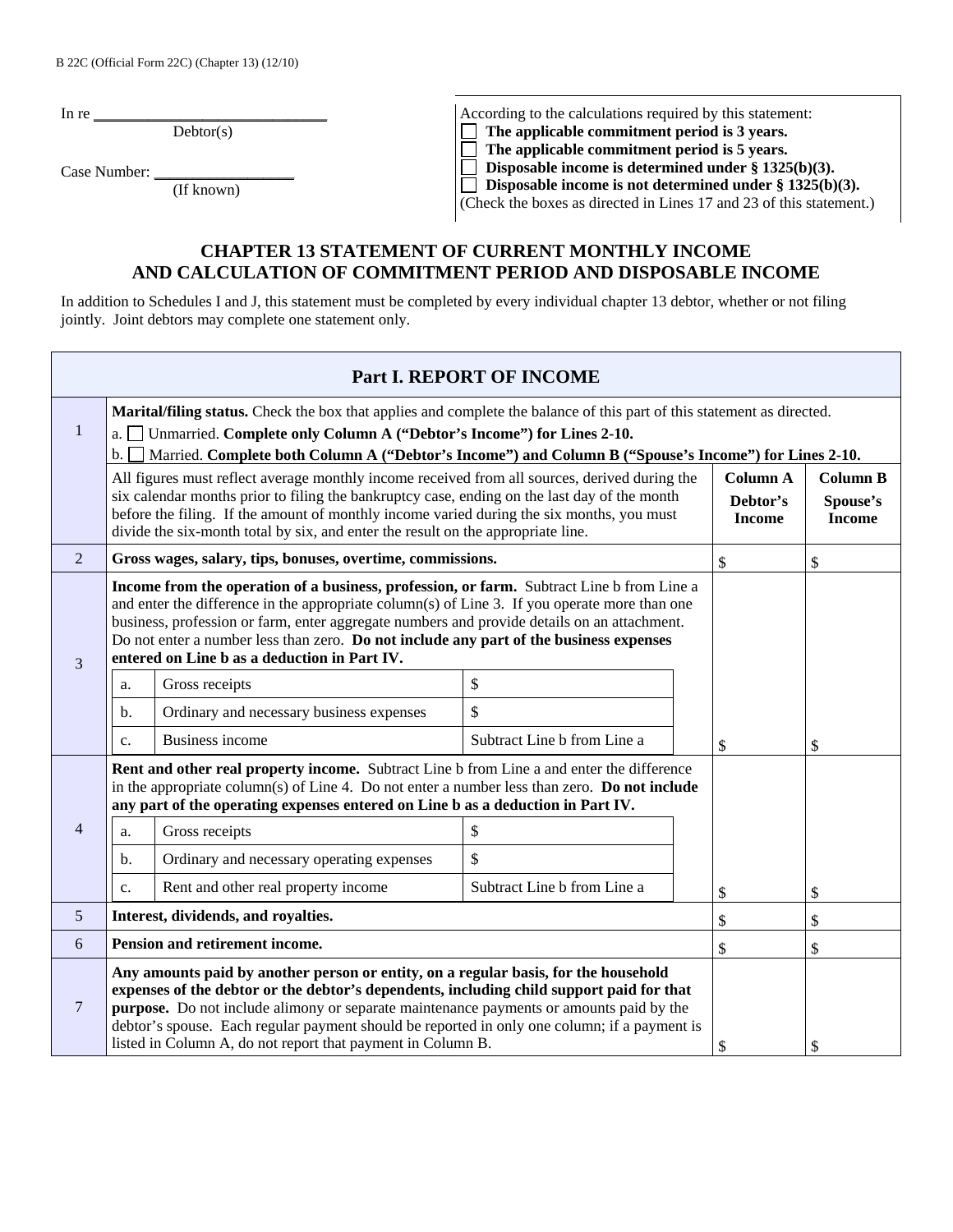|    | B 22C (Official Form 22C) (Chapter 13) (12/10)                                                                                                                                                                                                                                                                                                                                                                                                                                                                                                                                                                                                                                                                                                                                                                                                  |           |    |          |  |  |
|----|-------------------------------------------------------------------------------------------------------------------------------------------------------------------------------------------------------------------------------------------------------------------------------------------------------------------------------------------------------------------------------------------------------------------------------------------------------------------------------------------------------------------------------------------------------------------------------------------------------------------------------------------------------------------------------------------------------------------------------------------------------------------------------------------------------------------------------------------------|-----------|----|----------|--|--|
| 8  | <b>Unemployment compensation.</b> Enter the amount in the appropriate column(s) of Line 8.<br>However, if you contend that unemployment compensation received by you or your spouse<br>was a benefit under the Social Security Act, do not list the amount of such compensation in<br>Column A or B, but instead state the amount in the space below:                                                                                                                                                                                                                                                                                                                                                                                                                                                                                           |           |    |          |  |  |
|    | Unemployment compensation claimed to<br>be a benefit under the Social Security Act Debtor \$                                                                                                                                                                                                                                                                                                                                                                                                                                                                                                                                                                                                                                                                                                                                                    | Spouse \$ | \$ | \$       |  |  |
| 9  | Income from all other sources. Specify source and amount. If necessary, list additional<br>sources on a separate page. Total and enter on Line 9. Do not include alimony or separate<br>maintenance payments paid by your spouse, but include all other payments of alimony or<br>separate maintenance. Do not include any benefits received under the Social Security Act or<br>payments received as a victim of a war crime, crime against humanity, or as a victim of<br>international or domestic terrorism.<br>\$<br>a.<br>\$<br>$\mathbf b$ .<br>\$                                                                                                                                                                                                                                                                                       |           |    |          |  |  |
| 10 | Subtotal. Add Lines 2 thru 9 in Column A, and, if Column B is completed, add Lines 2<br>through $9$ in Column B. Enter the total(s).                                                                                                                                                                                                                                                                                                                                                                                                                                                                                                                                                                                                                                                                                                            |           | \$ | \$<br>\$ |  |  |
| 11 | Total. If Column B has been completed, add Line 10, Column A to Line 10, Column B, and<br>enter the total. If Column B has not been completed, enter the amount from Line 10, Column<br>А.                                                                                                                                                                                                                                                                                                                                                                                                                                                                                                                                                                                                                                                      |           |    |          |  |  |
|    | Part II. CALCULATION OF § 1325(b)(4) COMMITMENT PERIOD                                                                                                                                                                                                                                                                                                                                                                                                                                                                                                                                                                                                                                                                                                                                                                                          |           |    |          |  |  |
| 12 | Enter the amount from Line 11.                                                                                                                                                                                                                                                                                                                                                                                                                                                                                                                                                                                                                                                                                                                                                                                                                  |           |    | \$       |  |  |
| 13 | Marital adjustment. If you are married, but are not filing jointly with your spouse, AND if you contend that<br>calculation of the commitment period under $\S 1325(b)(4)$ does not require inclusion of the income of your<br>spouse, enter on Line 13 the amount of the income listed in Line 10, Column B that was NOT paid on a<br>regular basis for the household expenses of you or your dependents and specify, in the lines below, the basis<br>for excluding this income (such as payment of the spouse's tax liability or the spouse's support of persons<br>other than the debtor or the debtor's dependents) and the amount of income devoted to each purpose. If<br>necessary, list additional adjustments on a separate page. If the conditions for entering this adjustment do not<br>apply, enter zero.<br>\$<br>a.<br>\$<br>b. |           |    |          |  |  |
|    | c.                                                                                                                                                                                                                                                                                                                                                                                                                                                                                                                                                                                                                                                                                                                                                                                                                                              | \$        |    |          |  |  |
|    | Total and enter on Line 13.                                                                                                                                                                                                                                                                                                                                                                                                                                                                                                                                                                                                                                                                                                                                                                                                                     |           |    | \$       |  |  |
| 14 | Subtract Line 13 from Line 12 and enter the result.                                                                                                                                                                                                                                                                                                                                                                                                                                                                                                                                                                                                                                                                                                                                                                                             |           |    | \$       |  |  |
| 15 | <b>Annualized current monthly income for § 1325(b)(4).</b> Multiply the amount from Line 14 by the number 12<br>and enter the result.                                                                                                                                                                                                                                                                                                                                                                                                                                                                                                                                                                                                                                                                                                           |           |    | \$       |  |  |
| 16 | Applicable median family income. Enter the median family income for applicable state and household size.<br>(This information is available by family size at www.usdoj.gov/ust/ or from the clerk of the bankruptcy<br>court.)                                                                                                                                                                                                                                                                                                                                                                                                                                                                                                                                                                                                                  |           |    |          |  |  |
|    |                                                                                                                                                                                                                                                                                                                                                                                                                                                                                                                                                                                                                                                                                                                                                                                                                                                 |           |    | \$       |  |  |
| 17 | Application of $\S$ 1325(b)(4). Check the applicable box and proceed as directed.<br>The amount on Line 15 is less than the amount on Line 16. Check the box for "The applicable commitment period is<br>3 years" at the top of page 1 of this statement and continue with this statement.<br>The amount on Line 15 is not less than the amount on Line 16. Check the box for "The applicable commitment period                                                                                                                                                                                                                                                                                                                                                                                                                                 |           |    |          |  |  |
|    | is 5 years" at the top of page 1 of this statement and continue with this statement.                                                                                                                                                                                                                                                                                                                                                                                                                                                                                                                                                                                                                                                                                                                                                            |           |    |          |  |  |
|    | Part III. APPLICATION OF § 1325(b)(3) FOR DETERMINING DISPOSABLE INCOME                                                                                                                                                                                                                                                                                                                                                                                                                                                                                                                                                                                                                                                                                                                                                                         |           |    |          |  |  |
| 18 | Enter the amount from Line 11.                                                                                                                                                                                                                                                                                                                                                                                                                                                                                                                                                                                                                                                                                                                                                                                                                  |           |    | \$       |  |  |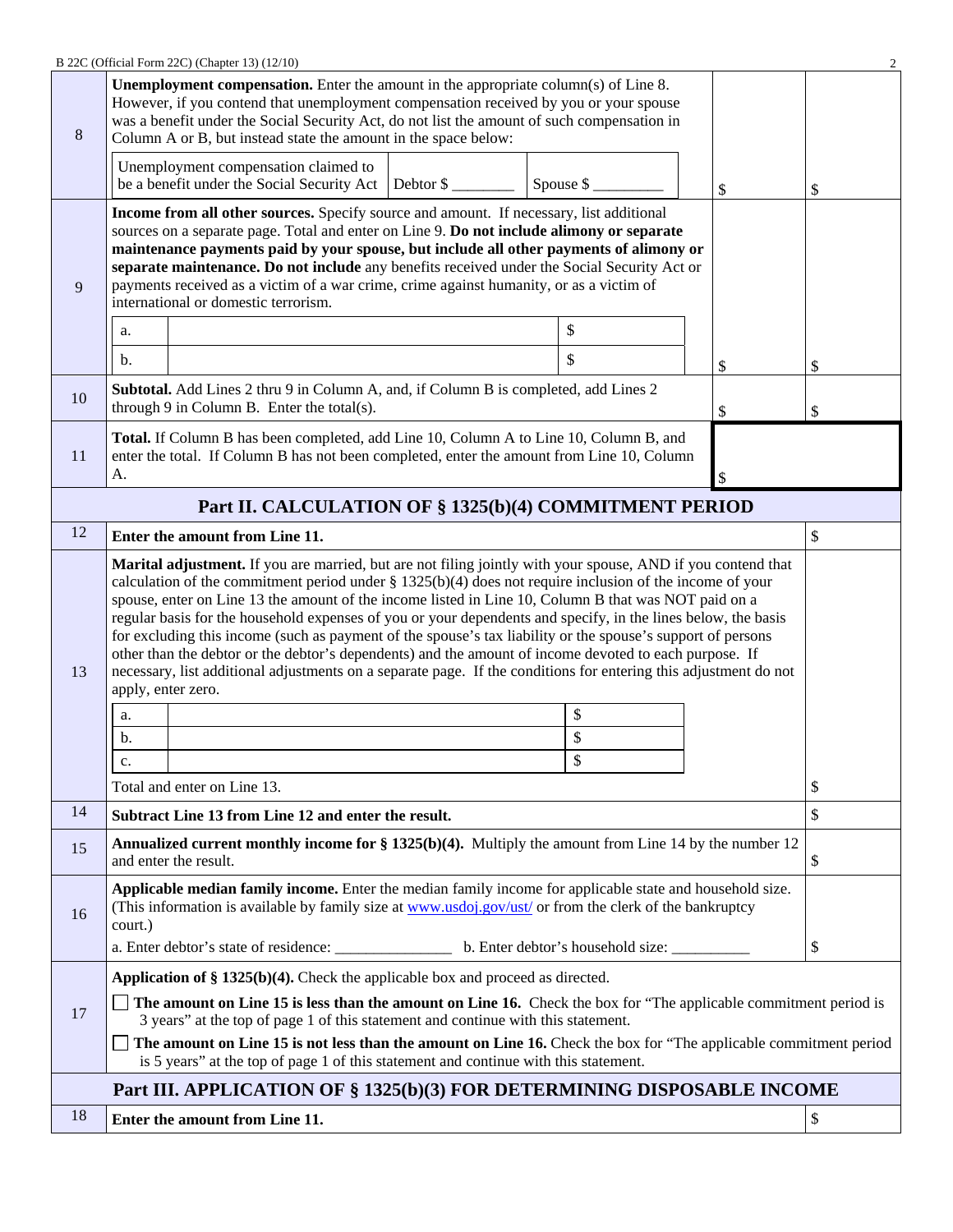|                                                                                                                                                                                                                                                                                                                                                                                                                                                                                                            |                                                                                                                                                                                                                                                                                                                                                                                                                                                                                                                                                                                                                                                                                                                                                                                                                                                                                                                                                                                                                                                                                                                                                        | B 22C (Official Form 22C) (Chapter 13) (12/10)                                                                                        |  |        |                   |                                  |    | 3  |
|------------------------------------------------------------------------------------------------------------------------------------------------------------------------------------------------------------------------------------------------------------------------------------------------------------------------------------------------------------------------------------------------------------------------------------------------------------------------------------------------------------|--------------------------------------------------------------------------------------------------------------------------------------------------------------------------------------------------------------------------------------------------------------------------------------------------------------------------------------------------------------------------------------------------------------------------------------------------------------------------------------------------------------------------------------------------------------------------------------------------------------------------------------------------------------------------------------------------------------------------------------------------------------------------------------------------------------------------------------------------------------------------------------------------------------------------------------------------------------------------------------------------------------------------------------------------------------------------------------------------------------------------------------------------------|---------------------------------------------------------------------------------------------------------------------------------------|--|--------|-------------------|----------------------------------|----|----|
| 19                                                                                                                                                                                                                                                                                                                                                                                                                                                                                                         | Marital adjustment. If you are married, but are not filing jointly with your spouse, enter on Line 19 the total<br>of any income listed in Line 10, Column B that was NOT paid on a regular basis for the household expenses<br>of the debtor or the debtor's dependents. Specify in the lines below the basis for excluding the Column B<br>income (such as payment of the spouse's tax liability or the spouse's support of persons other than the debtor<br>or the debtor's dependents) and the amount of income devoted to each purpose. If necessary, list additional<br>adjustments on a separate page. If the conditions for entering this adjustment do not apply, enter zero.<br>\$<br>a.                                                                                                                                                                                                                                                                                                                                                                                                                                                     |                                                                                                                                       |  |        |                   |                                  |    |    |
|                                                                                                                                                                                                                                                                                                                                                                                                                                                                                                            | b.                                                                                                                                                                                                                                                                                                                                                                                                                                                                                                                                                                                                                                                                                                                                                                                                                                                                                                                                                                                                                                                                                                                                                     |                                                                                                                                       |  |        |                   | \$                               |    |    |
|                                                                                                                                                                                                                                                                                                                                                                                                                                                                                                            |                                                                                                                                                                                                                                                                                                                                                                                                                                                                                                                                                                                                                                                                                                                                                                                                                                                                                                                                                                                                                                                                                                                                                        |                                                                                                                                       |  |        |                   | \$                               |    |    |
|                                                                                                                                                                                                                                                                                                                                                                                                                                                                                                            | c.                                                                                                                                                                                                                                                                                                                                                                                                                                                                                                                                                                                                                                                                                                                                                                                                                                                                                                                                                                                                                                                                                                                                                     | Total and enter on Line 19.                                                                                                           |  |        |                   |                                  |    | \$ |
| 20                                                                                                                                                                                                                                                                                                                                                                                                                                                                                                         |                                                                                                                                                                                                                                                                                                                                                                                                                                                                                                                                                                                                                                                                                                                                                                                                                                                                                                                                                                                                                                                                                                                                                        | <b>Current monthly income for <math>\S</math> 1325(b)(3).</b> Subtract Line 19 from Line 18 and enter the result.                     |  |        |                   |                                  |    | \$ |
| 21                                                                                                                                                                                                                                                                                                                                                                                                                                                                                                         |                                                                                                                                                                                                                                                                                                                                                                                                                                                                                                                                                                                                                                                                                                                                                                                                                                                                                                                                                                                                                                                                                                                                                        | <b>Annualized current monthly income for § 1325(b)(3).</b> Multiply the amount from Line 20 by the number 12<br>and enter the result. |  |        |                   |                                  |    | \$ |
| 22                                                                                                                                                                                                                                                                                                                                                                                                                                                                                                         |                                                                                                                                                                                                                                                                                                                                                                                                                                                                                                                                                                                                                                                                                                                                                                                                                                                                                                                                                                                                                                                                                                                                                        | Applicable median family income. Enter the amount from Line 16.                                                                       |  |        |                   |                                  |    | \$ |
|                                                                                                                                                                                                                                                                                                                                                                                                                                                                                                            |                                                                                                                                                                                                                                                                                                                                                                                                                                                                                                                                                                                                                                                                                                                                                                                                                                                                                                                                                                                                                                                                                                                                                        | Application of $\S 1325(b)(3)$ . Check the applicable box and proceed as directed.                                                    |  |        |                   |                                  |    |    |
| The amount on Line 21 is more than the amount on Line 22. Check the box for "Disposable income is determined<br>23<br>under § 1325(b)(3)" at the top of page 1 of this statement and complete the remaining parts of this statement.<br>The amount on Line 21 is not more than the amount on Line 22. Check the box for "Disposable income is not<br>determined under § 1325(b)(3)" at the top of page 1 of this statement and complete Part VII of this statement. Do not<br>complete Parts IV, V, or VI. |                                                                                                                                                                                                                                                                                                                                                                                                                                                                                                                                                                                                                                                                                                                                                                                                                                                                                                                                                                                                                                                                                                                                                        |                                                                                                                                       |  |        |                   |                                  |    |    |
|                                                                                                                                                                                                                                                                                                                                                                                                                                                                                                            |                                                                                                                                                                                                                                                                                                                                                                                                                                                                                                                                                                                                                                                                                                                                                                                                                                                                                                                                                                                                                                                                                                                                                        | Part IV. CALCULATION OF DEDUCTIONS FROM INCOME                                                                                        |  |        |                   |                                  |    |    |
|                                                                                                                                                                                                                                                                                                                                                                                                                                                                                                            |                                                                                                                                                                                                                                                                                                                                                                                                                                                                                                                                                                                                                                                                                                                                                                                                                                                                                                                                                                                                                                                                                                                                                        | <b>Subpart A: Deductions under Standards of the Internal Revenue Service (IRS)</b>                                                    |  |        |                   |                                  |    |    |
| 24A                                                                                                                                                                                                                                                                                                                                                                                                                                                                                                        | National Standards: food, apparel and services, housekeeping supplies, personal care, and<br>miscellaneous. Enter in Line 24A the "Total" amount from IRS National Standards for Allowable Living<br>Expenses for the applicable number of persons. (This information is available at www.usdoj.gov/ust/ or from<br>the clerk of the bankruptcy court.) The applicable number of persons is the number that would currently be<br>allowed as exemptions on your federal income tax return, plus the number of any additional dependents<br>whom you support.                                                                                                                                                                                                                                                                                                                                                                                                                                                                                                                                                                                           |                                                                                                                                       |  |        | \$                |                                  |    |    |
| 24B                                                                                                                                                                                                                                                                                                                                                                                                                                                                                                        | National Standards: health care. Enter in Line a1 below the amount from IRS National Standards for Out-<br>of-Pocket Health Care for persons under 65 years of age, and in Line a2 the IRS National Standards for Out-<br>of-Pocket Health Care for persons 65 years of age or older. (This information is available at<br>www.usdoj.gov/ust/ or from the clerk of the bankruptcy court.) Enter in Line b1 the applicable number of<br>persons who are under 65 years of age, and enter in Line b2 the applicable number of persons who are 65<br>years of age or older. (The applicable number of persons in each age category is the number in that category<br>that would currently be allowed as exemptions on your federal income tax return, plus the number of any<br>additional dependents whom you support.) Multiply Line a1 by Line b1 to obtain a total amount for persons<br>under 65, and enter the result in Line c1. Multiply Line a2 by Line b2 to obtain a total amount for persons 65<br>and older, and enter the result in Line c2. Add Lines c1 and c2 to obtain a total health care amount, and enter<br>the result in Line 24B. |                                                                                                                                       |  |        |                   |                                  |    |    |
|                                                                                                                                                                                                                                                                                                                                                                                                                                                                                                            |                                                                                                                                                                                                                                                                                                                                                                                                                                                                                                                                                                                                                                                                                                                                                                                                                                                                                                                                                                                                                                                                                                                                                        | Persons under 65 years of age                                                                                                         |  |        |                   | Persons 65 years of age or older |    |    |
|                                                                                                                                                                                                                                                                                                                                                                                                                                                                                                            | a1.                                                                                                                                                                                                                                                                                                                                                                                                                                                                                                                                                                                                                                                                                                                                                                                                                                                                                                                                                                                                                                                                                                                                                    | Allowance per person                                                                                                                  |  | a2.    |                   | Allowance per person             |    |    |
|                                                                                                                                                                                                                                                                                                                                                                                                                                                                                                            | b1.                                                                                                                                                                                                                                                                                                                                                                                                                                                                                                                                                                                                                                                                                                                                                                                                                                                                                                                                                                                                                                                                                                                                                    | Number of persons                                                                                                                     |  | b2.    | Number of persons |                                  |    |    |
|                                                                                                                                                                                                                                                                                                                                                                                                                                                                                                            | c1.                                                                                                                                                                                                                                                                                                                                                                                                                                                                                                                                                                                                                                                                                                                                                                                                                                                                                                                                                                                                                                                                                                                                                    | Subtotal                                                                                                                              |  | $c2$ . | Subtotal          |                                  |    | \$ |
| 25A                                                                                                                                                                                                                                                                                                                                                                                                                                                                                                        | Local Standards: housing and utilities; non-mortgage expenses. Enter the amount of the IRS Housing and<br>Utilities Standards; non-mortgage expenses for the applicable county and family size. (This information is<br>available at www.usdoj.gov/ust/ or from the clerk of the bankruptcy court). The applicable family size<br>consists of the number that would currently be allowed as exemptions on your federal income tax return, plus<br>the number of any additional dependents whom you support.                                                                                                                                                                                                                                                                                                                                                                                                                                                                                                                                                                                                                                            |                                                                                                                                       |  |        |                   |                                  | \$ |    |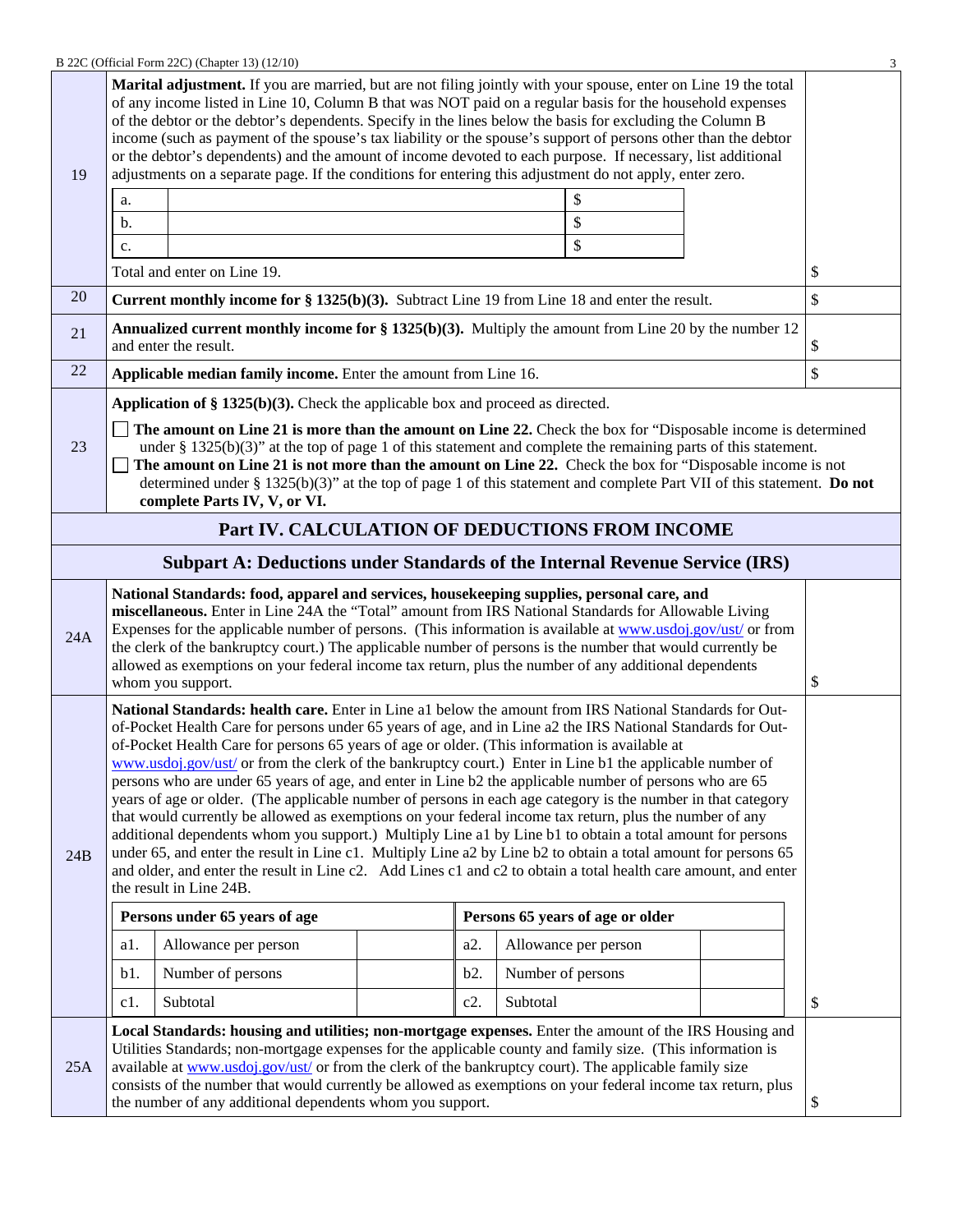| B 22C (Official Form 22C) (Chapter 13) (12/10) |  |
|------------------------------------------------|--|
|------------------------------------------------|--|

|     |                                                                                                                                                                                                                                                                                                                                                                                                                                                                                                                                                                                                                                                                                                                                                                                                                                                                                                                                                                      | B 22C (Official Form 22C) (Chapter 13) (12/10)                                                                                                                                                                                                                                                                                                                                                                                                                                                                                                                                                                                                                                                                                                     |                              | 4  |  |
|-----|----------------------------------------------------------------------------------------------------------------------------------------------------------------------------------------------------------------------------------------------------------------------------------------------------------------------------------------------------------------------------------------------------------------------------------------------------------------------------------------------------------------------------------------------------------------------------------------------------------------------------------------------------------------------------------------------------------------------------------------------------------------------------------------------------------------------------------------------------------------------------------------------------------------------------------------------------------------------|----------------------------------------------------------------------------------------------------------------------------------------------------------------------------------------------------------------------------------------------------------------------------------------------------------------------------------------------------------------------------------------------------------------------------------------------------------------------------------------------------------------------------------------------------------------------------------------------------------------------------------------------------------------------------------------------------------------------------------------------------|------------------------------|----|--|
| 25B |                                                                                                                                                                                                                                                                                                                                                                                                                                                                                                                                                                                                                                                                                                                                                                                                                                                                                                                                                                      | Local Standards: housing and utilities; mortgage/rent expense. Enter, in Line a below, the amount of the<br>IRS Housing and Utilities Standards; mortgage/rent expense for your county and family size (this information<br>is available at www.usdoj.gov/ust/ or from the clerk of the bankruptcy court) (the applicable family size<br>consists of the number that would currently be allowed as exemptions on your federal income tax return, plus<br>the number of any additional dependents whom you support); enter on Line b the total of the Average<br>Monthly Payments for any debts secured by your home, as stated in Line 47; subtract Line b from Line a and<br>enter the result in Line 25B. Do not enter an amount less than zero. |                              |    |  |
|     | a.                                                                                                                                                                                                                                                                                                                                                                                                                                                                                                                                                                                                                                                                                                                                                                                                                                                                                                                                                                   | IRS Housing and Utilities Standards; mortgage/rent expense                                                                                                                                                                                                                                                                                                                                                                                                                                                                                                                                                                                                                                                                                         | \$                           |    |  |
|     | b.                                                                                                                                                                                                                                                                                                                                                                                                                                                                                                                                                                                                                                                                                                                                                                                                                                                                                                                                                                   | Average Monthly Payment for any debts secured by your<br>home, if any, as stated in Line 47                                                                                                                                                                                                                                                                                                                                                                                                                                                                                                                                                                                                                                                        | \$                           |    |  |
|     | c.                                                                                                                                                                                                                                                                                                                                                                                                                                                                                                                                                                                                                                                                                                                                                                                                                                                                                                                                                                   | Net mortgage/rental expense                                                                                                                                                                                                                                                                                                                                                                                                                                                                                                                                                                                                                                                                                                                        | Subtract Line b from Line a. | \$ |  |
| 26  | Local Standards: housing and utilities; adjustment. If you contend that the process set out in Lines 25A<br>and 25B does not accurately compute the allowance to which you are entitled under the IRS Housing and<br>Utilities Standards, enter any additional amount to which you contend you are entitled, and state the basis for<br>your contention in the space below:                                                                                                                                                                                                                                                                                                                                                                                                                                                                                                                                                                                          |                                                                                                                                                                                                                                                                                                                                                                                                                                                                                                                                                                                                                                                                                                                                                    |                              |    |  |
| 27A | Local Standards: transportation; vehicle operation/public transportation expense. You are entitled to an<br>expense allowance in this category regardless of whether you pay the expenses of operating a vehicle and<br>regardless of whether you use public transportation.<br>Check the number of vehicles for which you pay the operating expenses or for which the operating expenses<br>are included as a contribution to your household expenses in Line 7. $\Box$ 0 $\Box$ 1 $\Box$ 2 or more.<br>If you checked 0, enter on Line 27A the "Public Transportation" amount from IRS Local Standards:<br>Transportation. If you checked 1 or 2 or more, enter on Line 27A the "Operating Costs" amount from IRS<br>Local Standards: Transportation for the applicable number of vehicles in the applicable Metropolitan<br>Statistical Area or Census Region. (These amounts are available at www.usdoj.gov/ust/ or from the clerk of<br>the bankruptcy court.)  |                                                                                                                                                                                                                                                                                                                                                                                                                                                                                                                                                                                                                                                                                                                                                    |                              |    |  |
| 27B | Local Standards: transportation; additional public transportation expense. If you pay the operating<br>expenses for a vehicle and also use public transportation, and you contend that you are entitled to an<br>additional deduction for your public transportation expenses, enter on Line 27B the "Public Transportation"<br>amount from IRS Local Standards: Transportation. (This amount is available at www.usdoj.gov/ust/ or from<br>the clerk of the bankruptcy court.)                                                                                                                                                                                                                                                                                                                                                                                                                                                                                      |                                                                                                                                                                                                                                                                                                                                                                                                                                                                                                                                                                                                                                                                                                                                                    |                              |    |  |
| 28  | \$<br>Local Standards: transportation ownership/lease expense; Vehicle 1. Check the number of vehicles for<br>which you claim an ownership/lease expense. (You may not claim an ownership/lease expense for more than<br>two vehicles.)<br>$\Box$ 1 $\Box$ 2 or more.<br>Enter, in Line a below, the "Ownership Costs" for "One Car" from the IRS Local Standards: Transportation<br>(available at www.usdoj.gov/ust/ or from the clerk of the bankruptcy court); enter in Line b the total of the<br>Average Monthly Payments for any debts secured by Vehicle 1, as stated in Line 47; subtract Line b from<br>Line a and enter the result in Line 28. Do not enter an amount less than zero.<br>IRS Transportation Standards, Ownership Costs<br>\$<br>a.<br>Average Monthly Payment for any debts secured by Vehicle 1,<br>$\mathbf{b}$ .<br>as stated in Line 47<br>\$<br>Net ownership/lease expense for Vehicle 1<br>Subtract Line b from Line a.<br>\$<br>c. |                                                                                                                                                                                                                                                                                                                                                                                                                                                                                                                                                                                                                                                                                                                                                    |                              |    |  |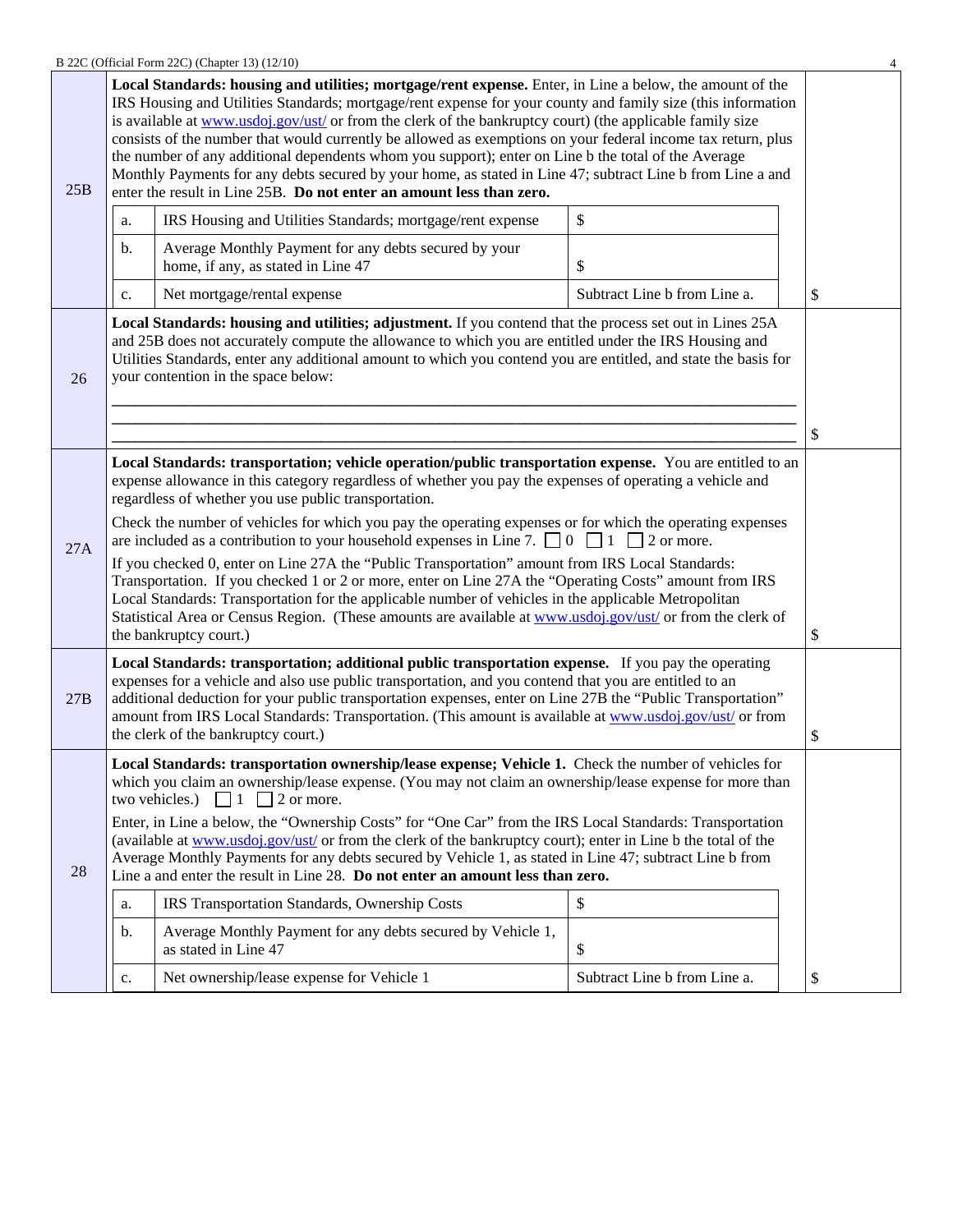|                                                                                                                                                                                                                                                                                                                                                                                                      |                                                                                                                                                                                                                                                                                                                                                                                                                                                  | B 22C (Official Form 22C) (Chapter 13) (12/10)                                                                                                                                                                                                                                                                             |                              | 5  |  |  |
|------------------------------------------------------------------------------------------------------------------------------------------------------------------------------------------------------------------------------------------------------------------------------------------------------------------------------------------------------------------------------------------------------|--------------------------------------------------------------------------------------------------------------------------------------------------------------------------------------------------------------------------------------------------------------------------------------------------------------------------------------------------------------------------------------------------------------------------------------------------|----------------------------------------------------------------------------------------------------------------------------------------------------------------------------------------------------------------------------------------------------------------------------------------------------------------------------|------------------------------|----|--|--|
|                                                                                                                                                                                                                                                                                                                                                                                                      |                                                                                                                                                                                                                                                                                                                                                                                                                                                  | Local Standards: transportation ownership/lease expense; Vehicle 2. Complete this Line only if you<br>checked the "2 or more" Box in Line 28.                                                                                                                                                                              |                              |    |  |  |
| 29                                                                                                                                                                                                                                                                                                                                                                                                   | Enter, in Line a below, the "Ownership Costs" for "One Car" from the IRS Local Standards: Transportation<br>(available at www.usdoj.gov/ust/ or from the clerk of the bankruptcy court); enter in Line b the total of the<br>Average Monthly Payments for any debts secured by Vehicle 2, as stated in Line 47; subtract Line b from<br>Line a and enter the result in Line 29. Do not enter an amount less than zero.                           |                                                                                                                                                                                                                                                                                                                            |                              |    |  |  |
|                                                                                                                                                                                                                                                                                                                                                                                                      | a.                                                                                                                                                                                                                                                                                                                                                                                                                                               | IRS Transportation Standards, Ownership Costs                                                                                                                                                                                                                                                                              | \$                           |    |  |  |
|                                                                                                                                                                                                                                                                                                                                                                                                      | b.                                                                                                                                                                                                                                                                                                                                                                                                                                               | Average Monthly Payment for any debts secured by Vehicle 2,<br>as stated in Line 47                                                                                                                                                                                                                                        | \$                           |    |  |  |
|                                                                                                                                                                                                                                                                                                                                                                                                      | c.                                                                                                                                                                                                                                                                                                                                                                                                                                               | Net ownership/lease expense for Vehicle 2                                                                                                                                                                                                                                                                                  | Subtract Line b from Line a. | \$ |  |  |
| 30                                                                                                                                                                                                                                                                                                                                                                                                   |                                                                                                                                                                                                                                                                                                                                                                                                                                                  | Other Necessary Expenses: taxes. Enter the total average monthly expense that you actually incur for all<br>federal, state, and local taxes, other than real estate and sales taxes, such as income taxes, self-employment<br>taxes, social-security taxes, and Medicare taxes. Do not include real estate or sales taxes. |                              | \$ |  |  |
| Other Necessary Expenses: involuntary deductions for employment. Enter the total average monthly<br>deductions that are required for your employment, such as mandatory retirement contributions, union dues,<br>31<br>and uniform costs. Do not include discretionary amounts, such as voluntary 401(k) contributions.                                                                              |                                                                                                                                                                                                                                                                                                                                                                                                                                                  |                                                                                                                                                                                                                                                                                                                            |                              |    |  |  |
| 32                                                                                                                                                                                                                                                                                                                                                                                                   | Other Necessary Expenses: life insurance. Enter total average monthly premiums that you actually pay for<br>term life insurance for yourself. Do not include premiums for insurance on your dependents, for whole<br>life or for any other form of insurance.                                                                                                                                                                                    |                                                                                                                                                                                                                                                                                                                            |                              |    |  |  |
| 33                                                                                                                                                                                                                                                                                                                                                                                                   | Other Necessary Expenses: court-ordered payments. Enter the total monthly amount that you are required<br>to pay pursuant to the order of a court or administrative agency, such as spousal or child support payments.<br>Do not include payments on past due obligations included in Line 49.                                                                                                                                                   |                                                                                                                                                                                                                                                                                                                            |                              |    |  |  |
| Other Necessary Expenses: education for employment or for a physically or mentally challenged child.<br>Enter the total average monthly amount that you actually expend for education that is a condition of<br>34<br>employment and for education that is required for a physically or mentally challenged dependent child for<br>whom no public education providing similar services is available. |                                                                                                                                                                                                                                                                                                                                                                                                                                                  |                                                                                                                                                                                                                                                                                                                            |                              |    |  |  |
| 35                                                                                                                                                                                                                                                                                                                                                                                                   | Other Necessary Expenses: childcare. Enter the total average monthly amount that you actually expend on<br>childcare—such as baby-sitting, day care, nursery and preschool. Do not include other educational<br>\$<br>payments.                                                                                                                                                                                                                  |                                                                                                                                                                                                                                                                                                                            |                              |    |  |  |
| 36                                                                                                                                                                                                                                                                                                                                                                                                   | Other Necessary Expenses: health care. Enter the total average monthly amount that you actually expend<br>on health care that is required for the health and welfare of yourself or your dependents, that is not reimbursed<br>by insurance or paid by a health savings account, and that is in excess of the amount entered in Line 24B. Do<br>not include payments for health insurance or health savings accounts listed in Line 39.          |                                                                                                                                                                                                                                                                                                                            |                              |    |  |  |
| 37                                                                                                                                                                                                                                                                                                                                                                                                   | Other Necessary Expenses: telecommunication services. Enter the total average monthly amount that you<br>actually pay for telecommunication services other than your basic home telephone and cell phone service—<br>such as pagers, call waiting, caller id, special long distance, or internet service—to the extent necessary for<br>\$<br>your health and welfare or that of your dependents. Do not include any amount previously deducted. |                                                                                                                                                                                                                                                                                                                            |                              |    |  |  |
| 38                                                                                                                                                                                                                                                                                                                                                                                                   |                                                                                                                                                                                                                                                                                                                                                                                                                                                  | Total Expenses Allowed under IRS Standards. Enter the total of Lines 24 through 37.                                                                                                                                                                                                                                        |                              | \$ |  |  |
|                                                                                                                                                                                                                                                                                                                                                                                                      |                                                                                                                                                                                                                                                                                                                                                                                                                                                  | <b>Subpart B: Additional Living Expense Deductions</b>                                                                                                                                                                                                                                                                     |                              |    |  |  |
|                                                                                                                                                                                                                                                                                                                                                                                                      | Note: Do not include any expenses that you have listed in Lines 24-37                                                                                                                                                                                                                                                                                                                                                                            |                                                                                                                                                                                                                                                                                                                            |                              |    |  |  |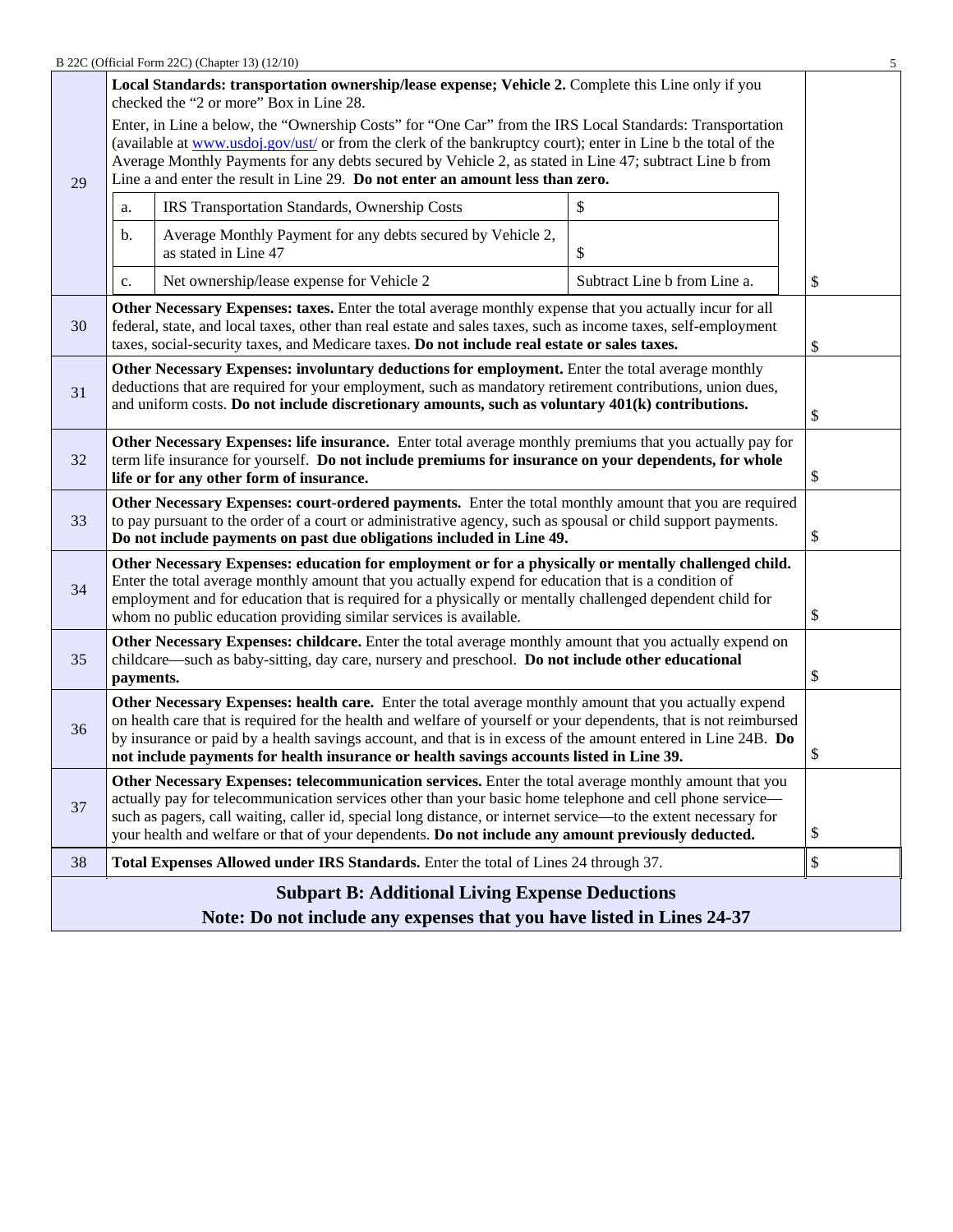|                                                                                                                                    |                                                                                                                                                                                                                                                                                                                                                                                                                                                                                                                                                                                                                            | B 22C (Official Form 22C) (Chapter 13) (12/10) |                                                                                                                                                                                                                                                                                                                                                                                                         |  |                               |                                                | 6  |
|------------------------------------------------------------------------------------------------------------------------------------|----------------------------------------------------------------------------------------------------------------------------------------------------------------------------------------------------------------------------------------------------------------------------------------------------------------------------------------------------------------------------------------------------------------------------------------------------------------------------------------------------------------------------------------------------------------------------------------------------------------------------|------------------------------------------------|---------------------------------------------------------------------------------------------------------------------------------------------------------------------------------------------------------------------------------------------------------------------------------------------------------------------------------------------------------------------------------------------------------|--|-------------------------------|------------------------------------------------|----|
|                                                                                                                                    |                                                                                                                                                                                                                                                                                                                                                                                                                                                                                                                                                                                                                            | your dependents.                               | Health Insurance, Disability Insurance, and Health Savings Account Expenses. List the monthly<br>expenses in the categories set out in lines a-c below that are reasonably necessary for yourself, your spouse, or                                                                                                                                                                                      |  |                               |                                                |    |
|                                                                                                                                    | a.                                                                                                                                                                                                                                                                                                                                                                                                                                                                                                                                                                                                                         | <b>Health Insurance</b>                        |                                                                                                                                                                                                                                                                                                                                                                                                         |  | \$                            |                                                |    |
| 39                                                                                                                                 | b.                                                                                                                                                                                                                                                                                                                                                                                                                                                                                                                                                                                                                         | <b>Disability Insurance</b>                    |                                                                                                                                                                                                                                                                                                                                                                                                         |  | \$                            |                                                |    |
|                                                                                                                                    | c.                                                                                                                                                                                                                                                                                                                                                                                                                                                                                                                                                                                                                         | <b>Health Savings Account</b>                  |                                                                                                                                                                                                                                                                                                                                                                                                         |  | \$                            |                                                |    |
|                                                                                                                                    |                                                                                                                                                                                                                                                                                                                                                                                                                                                                                                                                                                                                                            | Total and enter on Line 39                     |                                                                                                                                                                                                                                                                                                                                                                                                         |  |                               |                                                | \$ |
| If you do not actually expend this total amount, state your actual total average monthly expenditures in the<br>space below:<br>\$ |                                                                                                                                                                                                                                                                                                                                                                                                                                                                                                                                                                                                                            |                                                |                                                                                                                                                                                                                                                                                                                                                                                                         |  |                               |                                                |    |
| 40                                                                                                                                 |                                                                                                                                                                                                                                                                                                                                                                                                                                                                                                                                                                                                                            |                                                | Continued contributions to the care of household or family members. Enter the total average actual<br>monthly expenses that you will continue to pay for the reasonable and necessary care and support of an<br>elderly, chronically ill, or disabled member of your household or member of your immediate family who is<br>unable to pay for such expenses. Do not include payments listed in Line 34. |  |                               |                                                | \$ |
| 41                                                                                                                                 |                                                                                                                                                                                                                                                                                                                                                                                                                                                                                                                                                                                                                            |                                                | Protection against family violence. Enter the total average reasonably necessary monthly expenses that you<br>actually incur to maintain the safety of your family under the Family Violence Prevention and Services Act or<br>other applicable federal law. The nature of these expenses is required to be kept confidential by the court.                                                             |  |                               |                                                | \$ |
| 42                                                                                                                                 | Home energy costs. Enter the total average monthly amount, in excess of the allowance specified by IRS<br>Local Standards for Housing and Utilities that you actually expend for home energy costs. You must provide<br>your case trustee with documentation of your actual expenses, and you must demonstrate that the<br>additional amount claimed is reasonable and necessary.                                                                                                                                                                                                                                          |                                                |                                                                                                                                                                                                                                                                                                                                                                                                         |  |                               |                                                | \$ |
| 43                                                                                                                                 | Education expenses for dependent children under 18. Enter the total average monthly expenses that you<br>actually incur, not to exceed \$147.92 per child, for attendance at a private or public elementary or secondary<br>school by your dependent children less than 18 years of age. You must provide your case trustee with<br>documentation of your actual expenses, and you must explain why the amount claimed is reasonable<br>and necessary and not already accounted for in the IRS Standards.                                                                                                                  |                                                |                                                                                                                                                                                                                                                                                                                                                                                                         |  |                               | \$                                             |    |
| 44                                                                                                                                 | Additional food and clothing expense. Enter the total average monthly amount by which your food and<br>clothing expenses exceed the combined allowances for food and clothing (apparel and services) in the IRS<br>National Standards, not to exceed 5% of those combined allowances. (This information is available at<br>www.usdoj.gov/ust/ or from the clerk of the bankruptcy court.) You must demonstrate that the additional<br>amount claimed is reasonable and necessary.                                                                                                                                          |                                                |                                                                                                                                                                                                                                                                                                                                                                                                         |  |                               | \$                                             |    |
| 45                                                                                                                                 |                                                                                                                                                                                                                                                                                                                                                                                                                                                                                                                                                                                                                            |                                                | Charitable contributions. Enter the amount reasonably necessary for you to expend each month on<br>charitable contributions in the form of cash or financial instruments to a charitable organization as defined in<br>26 U.S.C. § 170(c)(1)-(2). Do not include any amount in excess of 15% of your gross monthly income.                                                                              |  |                               |                                                | \$ |
| 46                                                                                                                                 |                                                                                                                                                                                                                                                                                                                                                                                                                                                                                                                                                                                                                            |                                                | Total Additional Expense Deductions under § 707(b). Enter the total of Lines 39 through 45.                                                                                                                                                                                                                                                                                                             |  |                               |                                                | \$ |
|                                                                                                                                    |                                                                                                                                                                                                                                                                                                                                                                                                                                                                                                                                                                                                                            |                                                | <b>Subpart C: Deductions for Debt Payment</b>                                                                                                                                                                                                                                                                                                                                                           |  |                               |                                                |    |
|                                                                                                                                    | Future payments on secured claims. For each of your debts that is secured by an interest in property that<br>you own, list the name of the creditor, identify the property securing the debt, state the Average Monthly<br>Payment, and check whether the payment includes taxes or insurance. The Average Monthly Payment is the<br>total of all amounts scheduled as contractually due to each Secured Creditor in the 60 months following the<br>filing of the bankruptcy case, divided by 60. If necessary, list additional entries on a separate page. Enter the<br>total of the Average Monthly Payments on Line 47. |                                                |                                                                                                                                                                                                                                                                                                                                                                                                         |  |                               |                                                |    |
| 47                                                                                                                                 |                                                                                                                                                                                                                                                                                                                                                                                                                                                                                                                                                                                                                            | Name of Creditor                               | Property Securing the Debt                                                                                                                                                                                                                                                                                                                                                                              |  | Average<br>Monthly<br>Payment | Does payment<br>include taxes<br>or insurance? |    |
|                                                                                                                                    | a.                                                                                                                                                                                                                                                                                                                                                                                                                                                                                                                                                                                                                         |                                                |                                                                                                                                                                                                                                                                                                                                                                                                         |  | \$<br>\$                      | $\Box$ yes $\Box$ no                           |    |
|                                                                                                                                    | b.<br>c.                                                                                                                                                                                                                                                                                                                                                                                                                                                                                                                                                                                                                   |                                                |                                                                                                                                                                                                                                                                                                                                                                                                         |  | \$                            | $\Box$ yes $\Box$ no<br>$\Box$ yes $\Box$ no   |    |
|                                                                                                                                    |                                                                                                                                                                                                                                                                                                                                                                                                                                                                                                                                                                                                                            |                                                |                                                                                                                                                                                                                                                                                                                                                                                                         |  | Total: Add                    |                                                |    |
|                                                                                                                                    |                                                                                                                                                                                                                                                                                                                                                                                                                                                                                                                                                                                                                            |                                                |                                                                                                                                                                                                                                                                                                                                                                                                         |  | Lines a, b, and c             |                                                | \$ |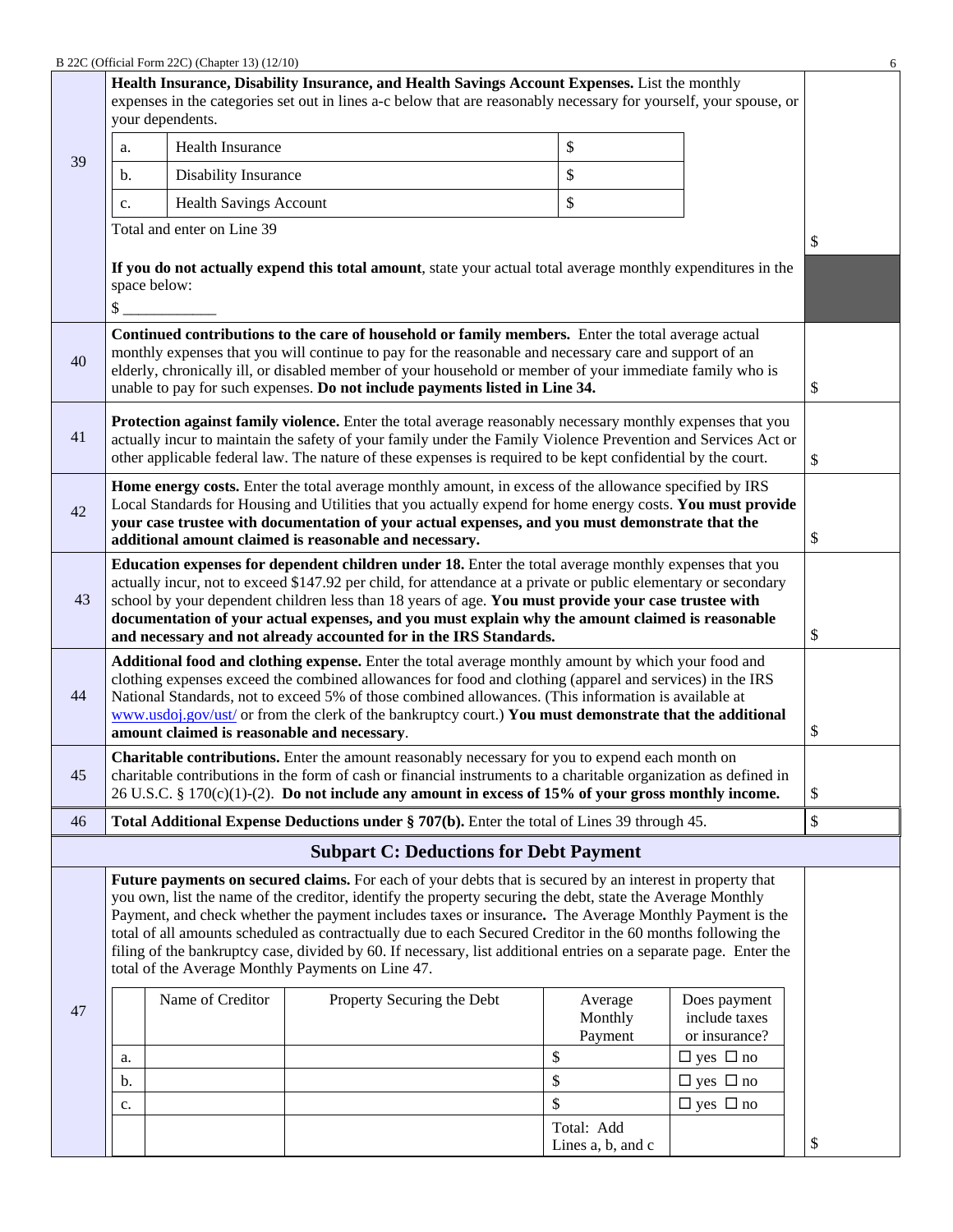| B 22C (Official Form 22C) (Chapter 13) (12/10) |  |
|------------------------------------------------|--|
|------------------------------------------------|--|

|                                                               |                                                                               | B 22C (Official Form 22C) (Chapter 13) (12/10) |                                                                                                                                                                                                                                                                                                                         |                                                                                                                                                                                                                                                                                                                                                | 7  |
|---------------------------------------------------------------|-------------------------------------------------------------------------------|------------------------------------------------|-------------------------------------------------------------------------------------------------------------------------------------------------------------------------------------------------------------------------------------------------------------------------------------------------------------------------|------------------------------------------------------------------------------------------------------------------------------------------------------------------------------------------------------------------------------------------------------------------------------------------------------------------------------------------------|----|
| 48                                                            |                                                                               |                                                | a motor vehicle, or other property necessary for your support or the support of your dependents, you may<br>to the payments listed in Line 47, in order to maintain possession of the property. The cure amount would<br>such amounts in the following chart. If necessary, list additional entries on a separate page. | Other payments on secured claims. If any of debts listed in Line 47 are secured by your primary residence,<br>include in your deduction 1/60th of any amount (the "cure amount") that you must pay the creditor in addition<br>include any sums in default that must be paid in order to avoid repossession or foreclosure. List and total any |    |
|                                                               |                                                                               | Name of Creditor                               | Property Securing the Debt                                                                                                                                                                                                                                                                                              | 1/60th of the Cure Amount                                                                                                                                                                                                                                                                                                                      |    |
|                                                               |                                                                               |                                                |                                                                                                                                                                                                                                                                                                                         | \$                                                                                                                                                                                                                                                                                                                                             |    |
|                                                               | a.                                                                            |                                                |                                                                                                                                                                                                                                                                                                                         |                                                                                                                                                                                                                                                                                                                                                |    |
|                                                               | b.                                                                            |                                                |                                                                                                                                                                                                                                                                                                                         | \$<br>\$                                                                                                                                                                                                                                                                                                                                       |    |
|                                                               | c.                                                                            |                                                |                                                                                                                                                                                                                                                                                                                         |                                                                                                                                                                                                                                                                                                                                                | \$ |
|                                                               |                                                                               |                                                |                                                                                                                                                                                                                                                                                                                         | Total: Add Lines a, b, and c                                                                                                                                                                                                                                                                                                                   |    |
| 49                                                            |                                                                               |                                                | as priority tax, child support and alimony claims, for which you were liable at the time of your bankruptcy<br>filing. Do not include current obligations, such as those set out in Line 33.                                                                                                                            | Payments on prepetition priority claims. Enter the total amount, divided by 60, of all priority claims, such                                                                                                                                                                                                                                   | \$ |
|                                                               |                                                                               | resulting administrative expense.              |                                                                                                                                                                                                                                                                                                                         | Chapter 13 administrative expenses. Multiply the amount in Line a by the amount in Line b, and enter the                                                                                                                                                                                                                                       |    |
|                                                               | a.                                                                            |                                                | Projected average monthly chapter 13 plan payment.                                                                                                                                                                                                                                                                      | \$                                                                                                                                                                                                                                                                                                                                             |    |
| 50                                                            | b.                                                                            | or from the clerk of the bankruptcy court.)    | Current multiplier for your district as determined under<br>schedules issued by the Executive Office for United States<br>Trustees. (This information is available at www.usdoj.gov/ust/                                                                                                                                |                                                                                                                                                                                                                                                                                                                                                |    |
|                                                               |                                                                               |                                                |                                                                                                                                                                                                                                                                                                                         | X                                                                                                                                                                                                                                                                                                                                              |    |
|                                                               | c.                                                                            |                                                | Average monthly administrative expense of chapter 13 case                                                                                                                                                                                                                                                               | Total: Multiply Lines a and b                                                                                                                                                                                                                                                                                                                  | \$ |
| 51                                                            | Total Deductions for Debt Payment. Enter the total of Lines 47 through 50.    |                                                |                                                                                                                                                                                                                                                                                                                         |                                                                                                                                                                                                                                                                                                                                                |    |
|                                                               |                                                                               |                                                | <b>Subpart D: Total Deductions from Income</b>                                                                                                                                                                                                                                                                          |                                                                                                                                                                                                                                                                                                                                                |    |
| 52                                                            | Total of all deductions from income. Enter the total of Lines 38, 46, and 51. |                                                |                                                                                                                                                                                                                                                                                                                         |                                                                                                                                                                                                                                                                                                                                                |    |
| Part V. DETERMINATION OF DISPOSABLE INCOME UNDER § 1325(b)(2) |                                                                               |                                                |                                                                                                                                                                                                                                                                                                                         |                                                                                                                                                                                                                                                                                                                                                |    |
|                                                               |                                                                               |                                                |                                                                                                                                                                                                                                                                                                                         |                                                                                                                                                                                                                                                                                                                                                | \$ |
| 53                                                            |                                                                               |                                                | Total current monthly income. Enter the amount from Line 20.                                                                                                                                                                                                                                                            |                                                                                                                                                                                                                                                                                                                                                | \$ |
| 54                                                            |                                                                               |                                                | Support income. Enter the monthly average of any child support payments, foster care payments, or<br>nonbankruptcy law, to the extent reasonably necessary to be expended for such child.                                                                                                                               | disability payments for a dependent child, reported in Part I, that you received in accordance with applicable                                                                                                                                                                                                                                 | \$ |
| 55                                                            |                                                                               |                                                | wages as contributions for qualified retirement plans, as specified in § $541(b)(7)$ and (b) all required<br>repayments of loans from retirement plans, as specified in $\S 362(b)(19)$ .                                                                                                                               | <b>Qualified retirement deductions.</b> Enter the monthly total of (a) all amounts withheld by your employer from                                                                                                                                                                                                                              | \$ |
| 56                                                            |                                                                               |                                                | Total of all deductions allowed under $\S 707(b)(2)$ . Enter the amount from Line 52.                                                                                                                                                                                                                                   |                                                                                                                                                                                                                                                                                                                                                | \$ |
|                                                               | reasonable.                                                                   |                                                | a-c below. If necessary, list additional entries on a separate page. Total the expenses and enter the total in<br>Line 57. You must provide your case trustee with documentation of these expenses and you must<br>provide a detailed explanation of the special circumstances that make such expenses necessary and    | <b>Deduction for special circumstances.</b> If there are special circumstances that justify additional expenses for<br>which there is no reasonable alternative, describe the special circumstances and the resulting expenses in lines                                                                                                        |    |
| 57                                                            |                                                                               | Nature of special circumstances                |                                                                                                                                                                                                                                                                                                                         | Amount of expense                                                                                                                                                                                                                                                                                                                              |    |
|                                                               | a.                                                                            |                                                |                                                                                                                                                                                                                                                                                                                         | \$                                                                                                                                                                                                                                                                                                                                             |    |
|                                                               | b.                                                                            |                                                |                                                                                                                                                                                                                                                                                                                         |                                                                                                                                                                                                                                                                                                                                                |    |
|                                                               |                                                                               |                                                |                                                                                                                                                                                                                                                                                                                         | \$                                                                                                                                                                                                                                                                                                                                             |    |
|                                                               | c.                                                                            |                                                |                                                                                                                                                                                                                                                                                                                         | \$<br>Total: Add Lines a, b, and c                                                                                                                                                                                                                                                                                                             | \$ |